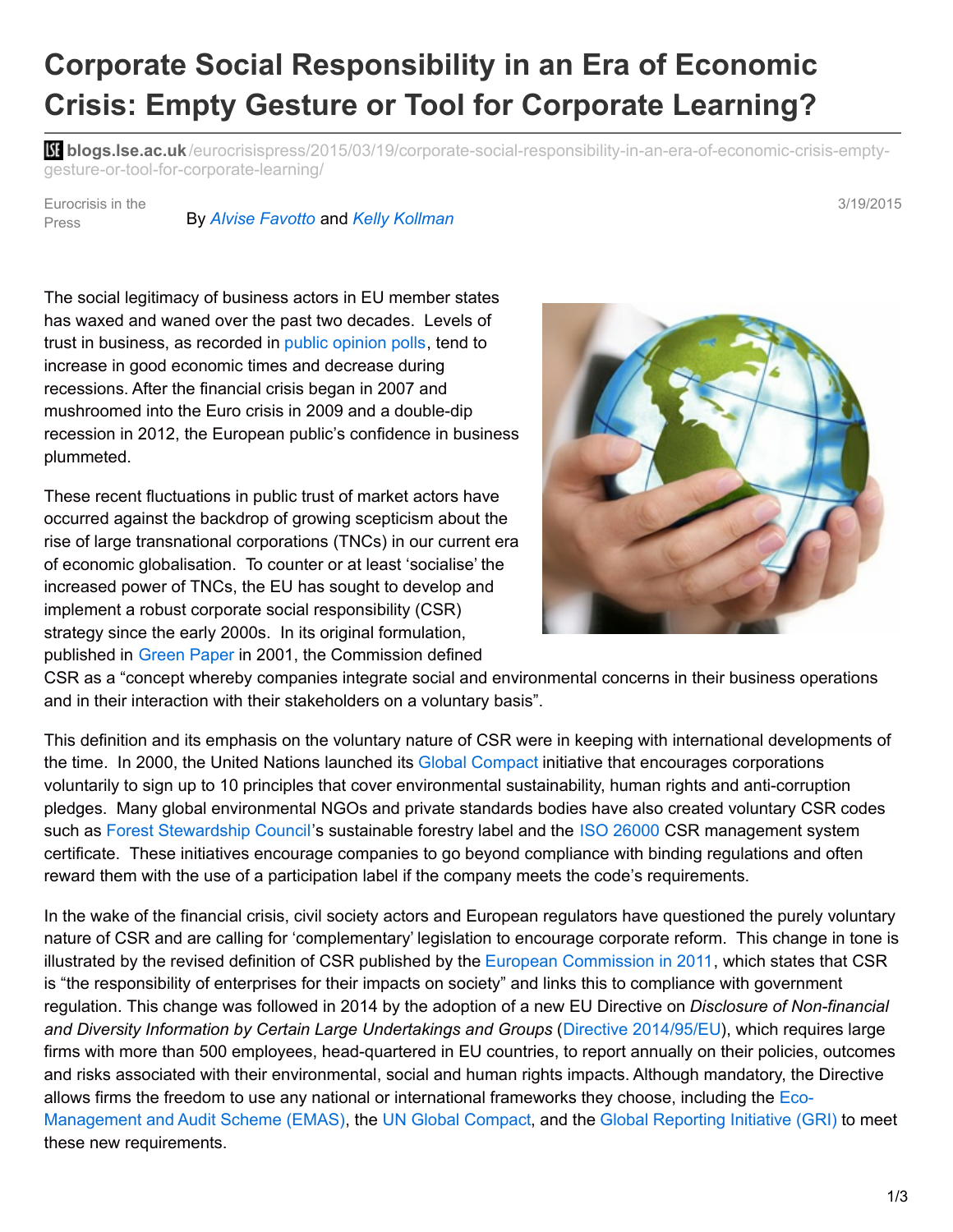This legislation and new CSR definition have proven controversial within the European business community ([Kinderman](http://onlinelibrary.wiley.com/doi/10.1111/jcms.12021/full) 2014). But many core features of the approach developed in the early 2000s remain in place. Mandatory reporting laws do not introduce any binding mandates on companies to limit environmental pollution, increase labour standards or introduce quotas for female representation on corporate boards. The emphasis is still clearly on voluntary action such as stakeholder engagement, transparency and learning through the development of best practice and common norms of responsibility.

How have European firms engaged with the CSR agenda promoted by the EU and the reporting requirements identified by the new Directive? Is there evidence that European firms are learning to implement better CSR practice through this [engagement?](http://www.abdn.ac.uk/research/borderlesspolitics/) To address these questions, we conducted a content analysis of CSR reports published by firms in Western Europe and the US. The results reported here are derived from a pilot study based on a matched sample of the reports published by 40 corporations in 2012/2013, 20 from EU member states and 20 from the US.

In the absence of explicit legislative requirements, firms can decide whether and how to engage in CSR disclosure, including which issues to report on and the level of detail to offer. The investigation of CSR reports thus provides an opportunity to assess the quality of CSR disclosure across different countries and allows us to explore the reporting practices the Directive aims to harmonise. Below we summarise key findings that can be derived from this analysis.



- 1. Firms in both Europe and the US appear to have incorporated CSR norms and practices in to their operating procedures over the past 20 years. Research by [KPMG](http://www.kpmg.com/Global/en/IssuesAndInsights/ArticlesPublications/corporate-responsibility/Documents/corporate-responsibility-reporting-survey-2013-exec-summary.pdf) (2013) indicates that TNCs in North America and Europe have increased their CSR reporting levels and that the quality of the information disclosed has improved over time. In 1999, only 35% of the largest companies in the two regions published information on their environmental, social and human rights impacts; by 2013 that number had risen to 93%.
- 2. The more in-depth analysis we carried in our pilot study on European and US firms indicates that despite this improvement, at present, the level of CSR disclosure varies significantly across the reporting areas identified by the EU Directive. Large corporations in both Europe and the US tend to provide higher quality information on environmental matters, compared to labour and human rights matters. The vast majority of firms has *adhoc* policies for an array of environmental issues and assesses performance quantitatively, which can be read as a part of a wider environmental strategy, entailing long-term commitments and objectives.While the corporations appear to report on worker-related policies, they are unlikely to account for their impact or quantify their performance on aspects other than diversity and health and safety. Even for the latter, companies tend to confine their disclosure to past performance and only rarely indicate future objectives and targets. Finally, less than 30% of corporations in our sample disclose human rights policies in the reports, and less than 10% provide information about past human rights-related incidents.
- 3. CSR disclosure also varies significantly by home country and region. Comparing CSR disclosure across regions, we find that the quality of US firms' disclosures in terms of their environmental, labour and human rights impacts and performance assessment is consistently lower than that contained in European reports. This gap is more pronounced for social and human rights than environmental issues.

Taken together this analysis indicates that large TNCs in Europe have indeed engaged with the CSR agenda promoted by the EU and other private governance schemes such as the UN Global Compact. Although TNCs appear to be more transparent about their CSR impacts than in the past, the analysis also indicates that reporting is still very uneven across country and CSR areas. The commitments and quality of information that firms disclose outside of the environmental area are especially under-developed.